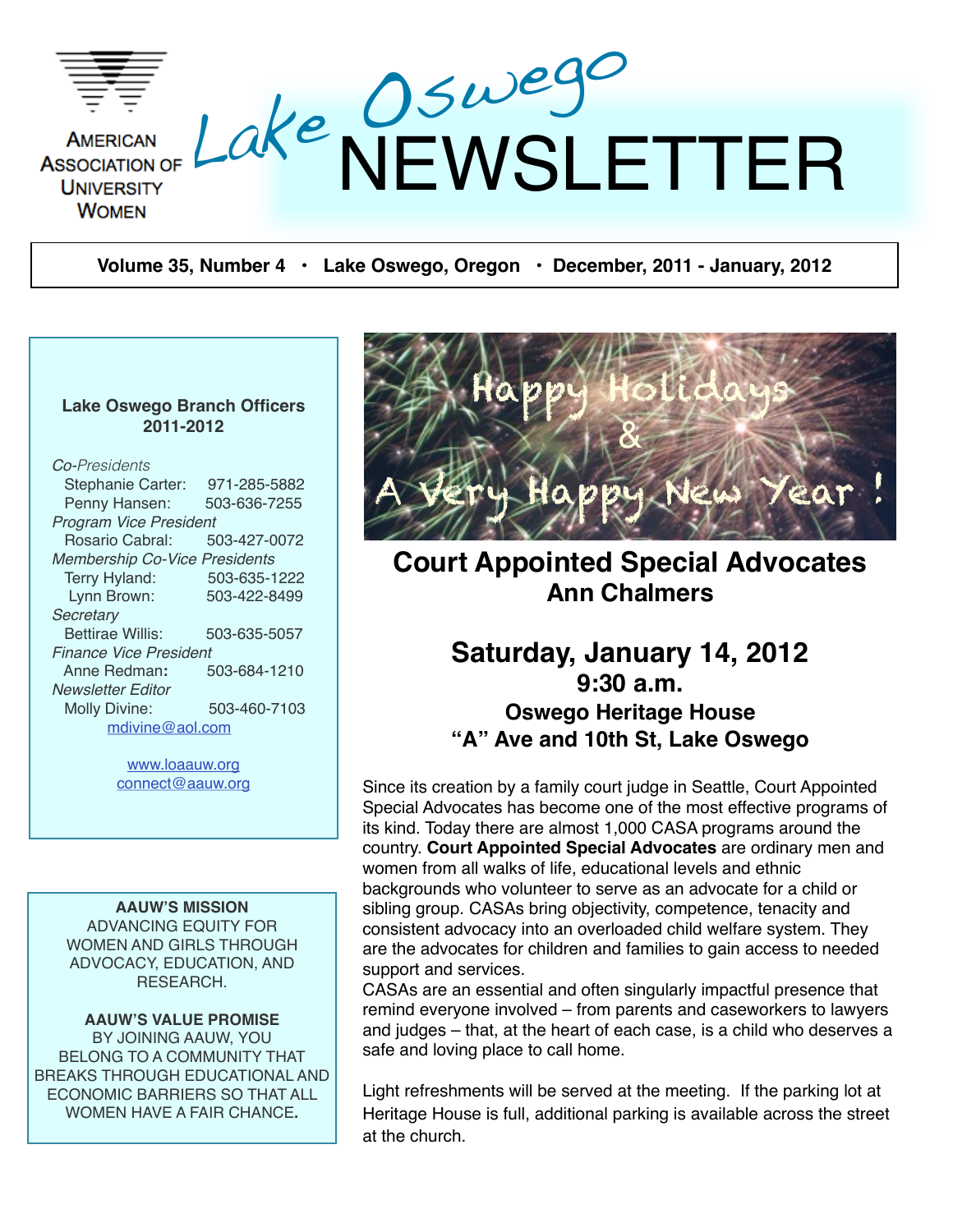

## **BRANCH BUZZ Penny Hansen, Co-President**

As we enter this winter and holiday season, have you already noticed that the pace has picked up? As I write this, November seems nearly over and it has hardly started. Thanksgiving Day is drawing nigh along with the rain. The furnace is turned up and the weather screams "soup time"! Friends, family and good food begin this holiday season. The scene is set, so let's join in.

It is **HOLIDAY GALA** time! Come join friends, make new friends and have a wonderful dinner on **Sunday, December 11 from 3:00 – 6:00 p.m**. at the home of Dave and Penny Hansen. Please join us. Consider this the doorway to a meaningful season. Call Penny at 503-636-7255 for your \$15 reservation by Wednesday, December 7 so that the food can be ordered. We have fun activities to add to your merriment. If you can contribute an item to the menu, please volunteer.

Many of you have taken advantage of our wonderful second Saturday of the month Branch meetings, but many of you have missed these opportunities. With the New Year arriving treat yourself to cutting edge ideas, ideas that will bring new awareness to your lives. Rosario Cabral, Program Chairwoman, has selected men and women that are effective in presenting topics such as the electronic print media, the STEM program for high school girls and support for young women in dealing with problems. The question and answer portions of the

presentations are particularly interesting and tailored to your interests. **Try it, you'll like it!** Our January meeting is a volunteer with CASA (Court Appointed Special Advocate). You will be intrigued and amazed at the benefits these volunteers provide for our children in need. You may find that you would like to try a new challenge and volunteer for this organization, too.

In February Fred Squires, the owner of Frederick E. Squires III Antiques located in Lake Oswego has volunteered to conduct an appraisal "Road Show" type event. There will be information about appraisals, their purpose and value. We want to spread the word to the community to bring in items to be appraised in an informal, non-written form. Each person can bring an item or items to be appraised. There will be an admission charge for those that want an item to be appraised and for those who just want to watch and listen to the stories. This will most likely take place on either the first or second Sunday in February. More specific details will be in the February newsletter and in flyers. Please start to talk it up among yourselves and with friends. Plan what you want to bring to have evaluated.

Our **BIG** spring fund raising event is our annual **Tea/Luncheon** on **Saturday, April 12, 2012**. This year we are presenting a **Trunk Show** in conjunction with the luncheon. Imagine browsing through beautiful jewelry, scarves and purses that people have donated. You can purchase items for a reasonable price. Start sorting jewelry, etc. that you would like to contribute. You will likely be amazed at the quantity of items that you no longer use. Then you can feel good about donating them to raise money for our scholarship fund. We will give you information about donation sites at a later date. Again, we want to advertise the Trunk Show to the general public. Everyone loves a good deal.

Please step up and volunteer to help us in these fundraisers. Thank you.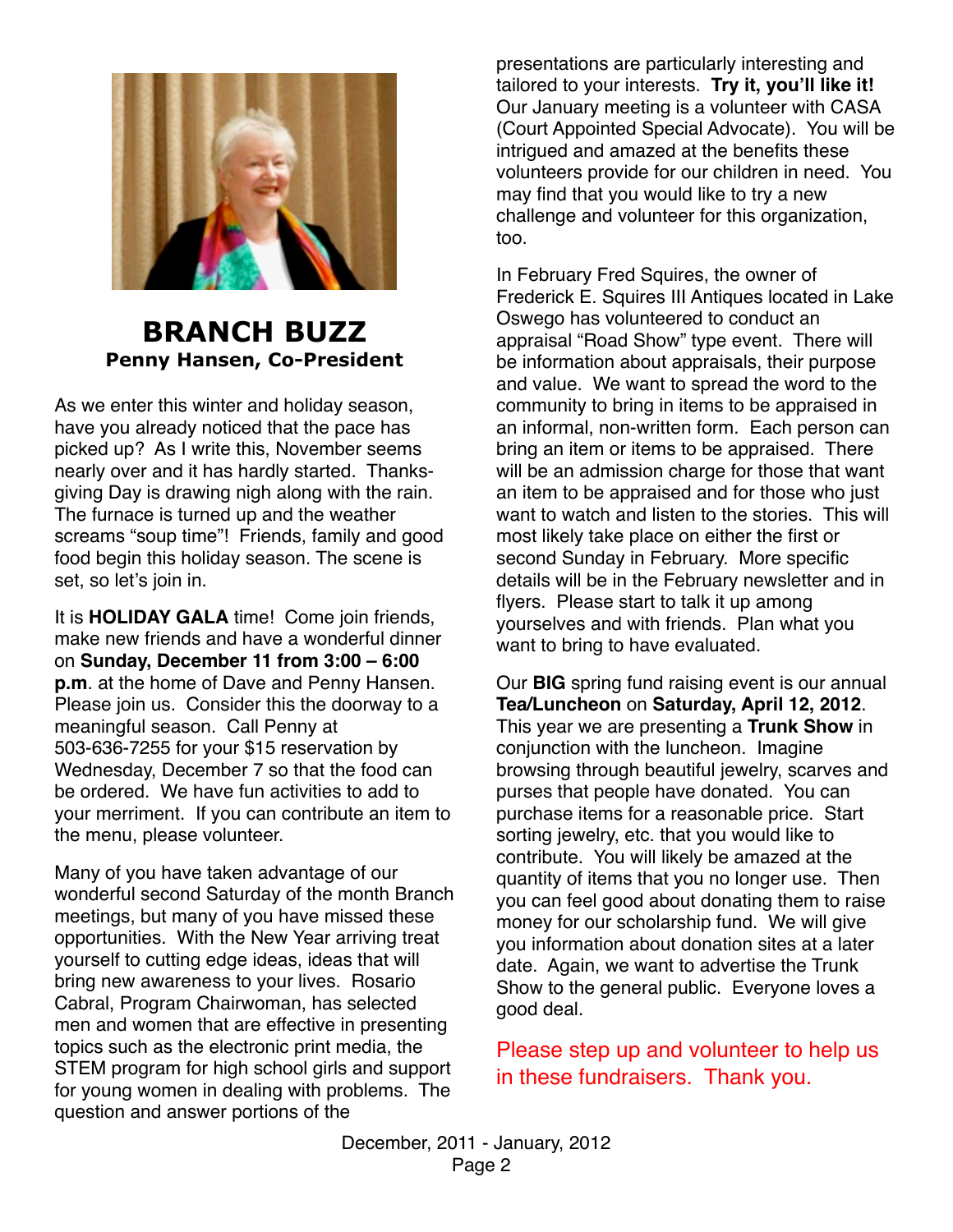# AAUW Holiday Party

Sunday, December 11, 2011

3:00 to 6:00 p.m.

At the home of

Dave and Penny Hansen at 1491 Skye Parkway, West Linn



Please join us for a festive holiday party With food, drinks, friends, frivolity And music, too. Start the holiday season with laughter and good company. Get into the spirit! Remember: Spouses & friends are welcome to join you. Cost: \$15 per person

Donations of food & drink will be gratefully accepted, please let Penny know if you plan on bringing food or beverages to share.

Reservations and checks to:

Penny Hansen 1491 Skye Parkway West Linn, OR 97068 Call: 503-636-7255 or email: [pennyhansen@comcast.net](mailto:pennyhansen@comcast.net) PLEASE: Reservations due by Wednesday, December 7

> December, 2011 - January, 2012 Page 3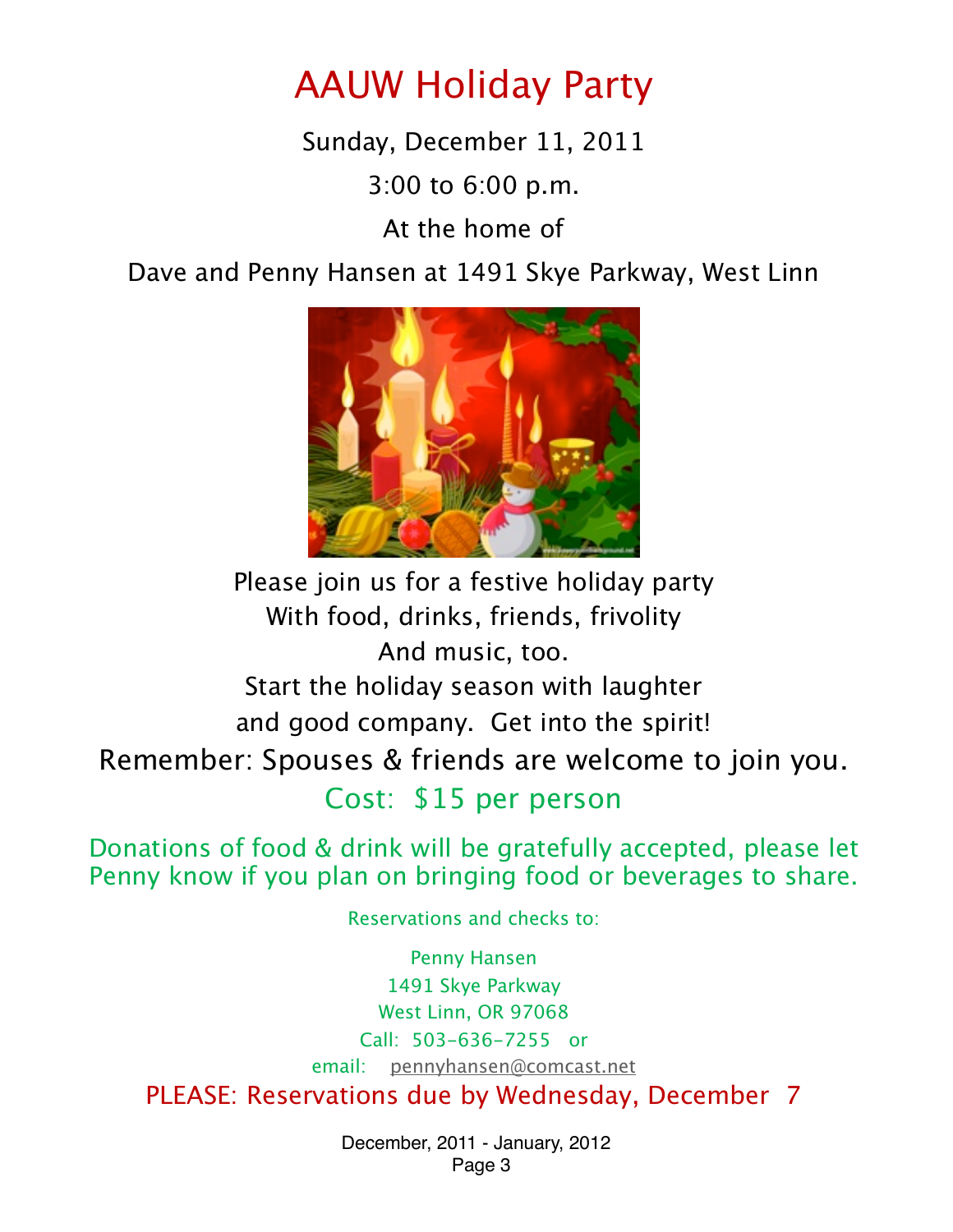## **WHO'S WHO?**

**Suzanne Kaveckis, Inter-branch Council**



*Suzanne Kaveckis, and her sister, Laura*

A friend introduced Suzanne to Lake Oswego AAUW over 30 years ago and she's happy to say her involvement still continues. She currently maintains our Website (you know, we do have a website) has served as co-chair of the Thursday Evening Book Group for many years, has represented our Branch on the Interbranch Council (IBC) for the Portland Metro area for 5 years and was thrilled to be honored last September as a Named Gift Honoree.

Suzanne grew up in Eastern Washington and still misses the bright sun in the Fall (leaves that crunch) and clear starry nights in Winter. Suzanne and her husband of 42 years, Stan, both attended the University of Washington where Suzanne earned her B.A. degree in English/Secondary Education. She taught briefly in the Seattle area before spending two years living in Southern California. Later after returning to the Northwest, she became Office Manager for the Occupational Therapy Association of Oregon for over 14 years.

Stan and Suzanne are proud to have raised two sons: the oldest, Ryan, following his father's footsteps, is an electrical engineer working in the Bio-Medical field in Seattle. Grandchildren Emma (9) and Micah (7) keep Stan & Suzanne on their toes and provide pure joy. Andrew, recently married, lives locally and is the marketing director for a Portland company. Stan & Suzanne hold out hope for future grandchildren from this happy union.

Suzanne, in her spare time, can be found reading, sewing, baking, attending the theater, traveling, & visiting family in Washington & shut-ins in Canby.

She & Stan feel fortunate to have been able to travel extensively and Suzanne and her sister, Laura, enjoyed a memorable trip to Norway this past August where they enjoyed the beautiful country of their ancestry.

## **Judy Hale, AAUW Funds**



I joined AAUW in Feb, 2010 just six months after moving to West Linn. I am participating in three interest groups and consider myself very lucky to have found such a wonderful group of women.

I am a native Oregonian. I grew up in Ashland and graduated from SOU. My first job was elementary school librarian/music teacher in the picturesque town of Mapleton on the Siuslaw River. While at Mapleton, I earned my Masters in Library from U of O and also married another teacher in the district. We had a great life in Mapleton, we lived in the 100 year old Linslaw school house on 10 acres on the Siuslaw River. Our two children, Patrick and Aina had a great place to grow up but after 13 years, we moved down river to Florence. I worked for Siuslaw School district for 12 years as a school librarian. Patrick graduated and went on to college and Aina went to Brazil as an exchange student. When my mom and dad needed help, John and I moved back to the Rogue Valley and I worked for Medford School District until retiring in 2003. I had started subbing as a public reference librarian while in Florence and after retiring from school, returned to public libraries. After my husband died in 2007, I went back to work full time for Jackson County Public libraries, first in reference, then running the Outreach program. It was fun to work in Outreach, but it was hard to live on my own.

In 2010, I moved to West Linn, to live close to my son and his family. I love my little house, living close to my grandchildren and being a member of AAUW.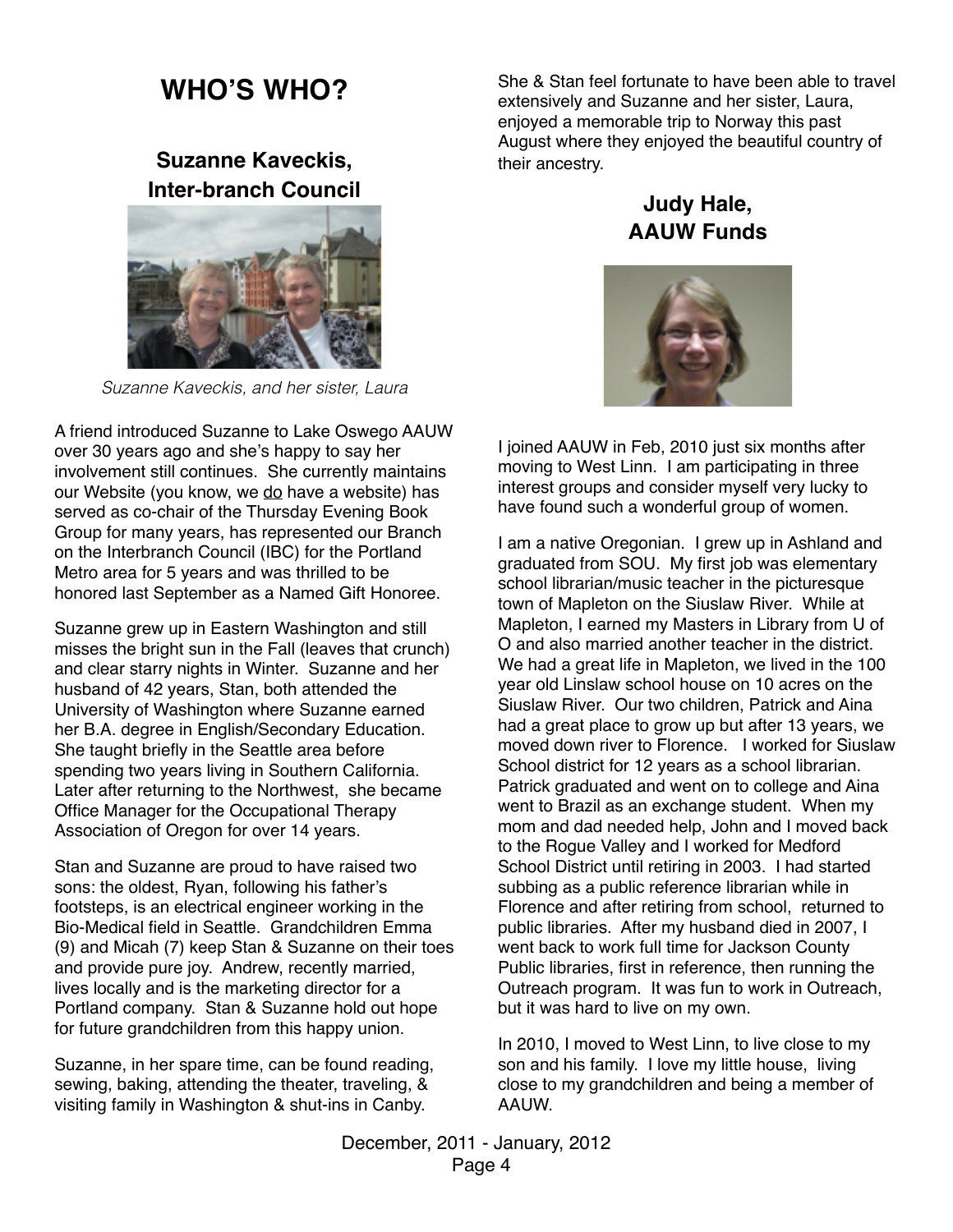## **Membership News Terry Hyland & Lynn Brown**

#### **New Members**

Beverly Rothert 5032 Foothills Rd, Apr. B Lake Oswego, OR 97034 503-699-3028 - home 503-984-6309 - cell [lynnrothert@yahoo.com](mailto:lynnrothert@yahoo.com) BA, Art Education from UNC-Greensboro

Mary McLaughlin 1658 Laurel St., Unit 6 Lake Oswego, OR 97034 503-699-1881 - cell [mcolourful@gmail.com](mailto:mcolourful@gmail.com) BS, Portland State University, Anthropology

#### **Member Update**

Kathy Kaiser (Dave) 1249 Candlewood Dr Downers Grove, IL 60515 630-541-5560

> **Deadline for February 2012 Newsletter January 15 [mdivine@aol.com](mailto:mdivine@aol.com)**



**Next Board Meeting Wednesday, December 7, 7 p.m. Marylhurst Schoen Library**

## **AAUW Funds Judy Hale**

AAUW of Oregon has started a special unit for Betsy McDowell of Salem. She is serving her second term on the National Board of Directors and was Oregon's State President from 2004 to 2006. Oregon has started a Research and Projects grant in Betsy's name with a final goal of \$75,000 raised in 10 years.

You might want to consider directing your donations to this new Oregon account. All you need to do is list on your check the Fund number #4363. Our branch donation form has been revised to include this new number and is included in this newsletter.

Our Lake Oswego branch total for funds donated to AAUW is \$700. We're doing good members! Call Judy Hale if you need any more information, 503-850-4433.

## **Exploring the Northwest Sue Kingzett**

Exploring the Northwest will be going to The Pittock Mansion on Wednesday, December 14, 2011 and will go to lunch at Meriwether's Restaurant in Northwest Portland. They do have a parking lot. The restaurant is located at 2601 NW Vaughn, Portland, OR 97210 and the phone number is 503-228-1250. We will meet at Shirley Ward's home at 14410 Uplands Dr., Lake Oswego, OR 97034. Her phone number is 503-636 4437. We will meet there at 11:00 AM and will carpool from there to lunch at 11:30 AM. If it is more convenient for you to meet us at the restaurant that is fine; just let Sue know that that is what you are doing. Then we will proceed to The Pittock Mansion to view "Christmas Around the World". The charge is \$9.00 for adults and \$8.00 for seniors sixty-five and above. Please RSVP to Sue at [sezett@msn.com](mailto:sezett@msn.com) or at 503-656-5970. Other AAUW members are very welcome to join us. I will put them on our Exploring the Northwest list.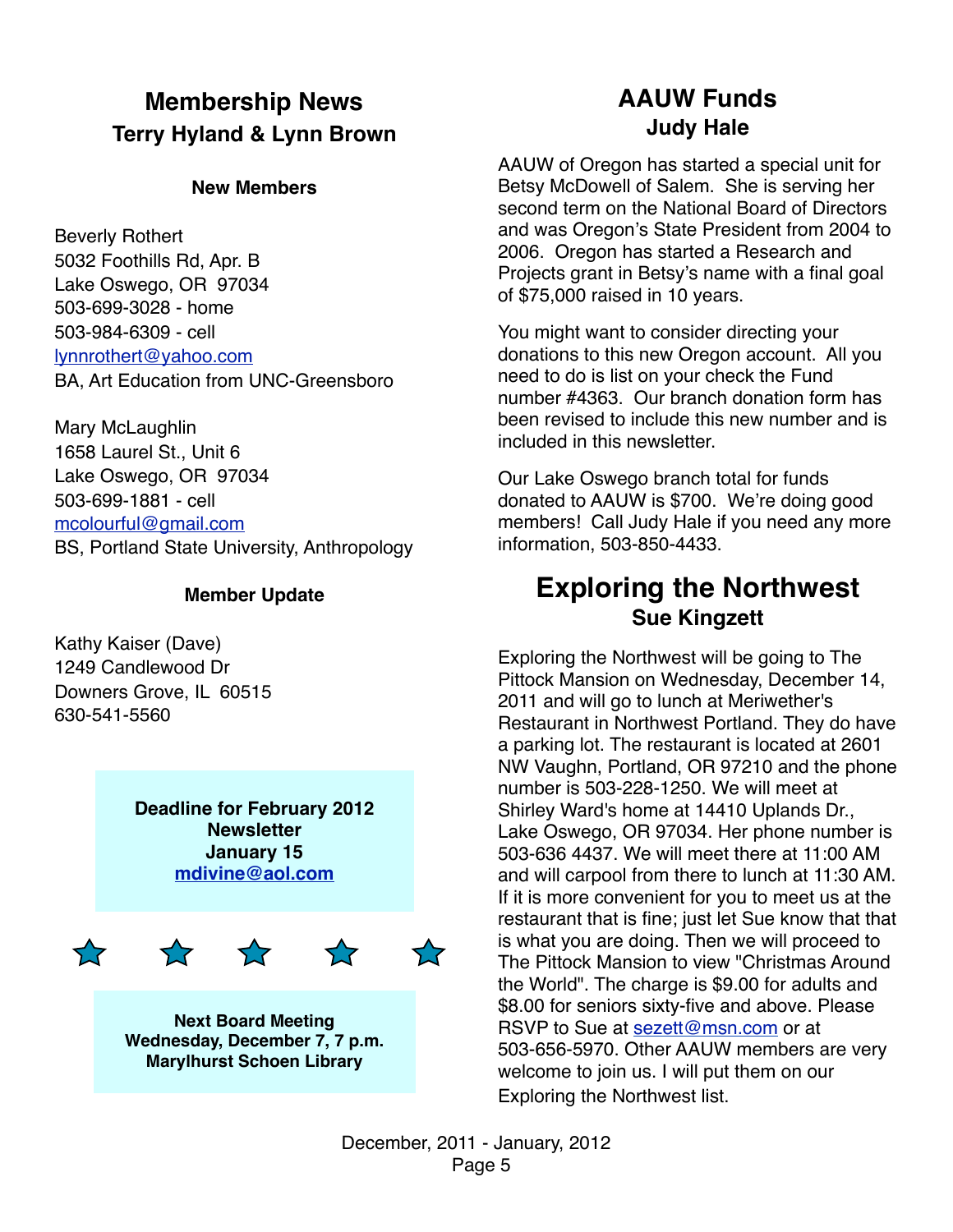## **2011 AAUW Funds Donation Form**

**"The Heart of AAUW"**

|                      | "I could not, at any age, be content to take my place in a corner by the fireside |
|----------------------|-----------------------------------------------------------------------------------|
| and simply look on." | <b>Eleanor Roosevelt</b>                                                          |

| Gift Amount \$                                                          |
|-------------------------------------------------------------------------|
| Gifts of \$25 or more may be designated to honor a friend or loved one. |
| Acknowledgement should be sent to:                                      |
|                                                                         |
| Address                                                                 |

Giving unrestricted gifts to AAUW FUNDS (#9110) is the best way to provide support where needed most. But it is possible to restrict your gift if you choose:

#### [ ] **#9110 General Foundation Support-where most needed**

- [] #4336 Educational Opportunities Fund-supports fellowships and grants
- [ ] #9170 Eleanor Roosevelt Fund-supports AAUW research studies
- [ ] #4337 Public Policy Fund-supports advocacy for laws that are fair to women
- [ ] #3999 Legal Advocacy Fund-supports legal rights for those facing discrimination
- [] #4339 Leadership Programs Fund-supports programs like NCCWSL
- [ ] #4363 Oregon's Betsy McDowell Research & Projects Fund

Gifts of \$100– \$174 confer membership in the Oregon Century Club Gifts of \$175 confer membership in the Oregon Century Club Plus

#### **ALL CONTRIBUTIONS ARE FULLY TAX DEDUCTIBLE**

Send this form and check payable to **AAUW Funds** to Judy Hale, 1608 6th Avenue, West Linn, OR, 97068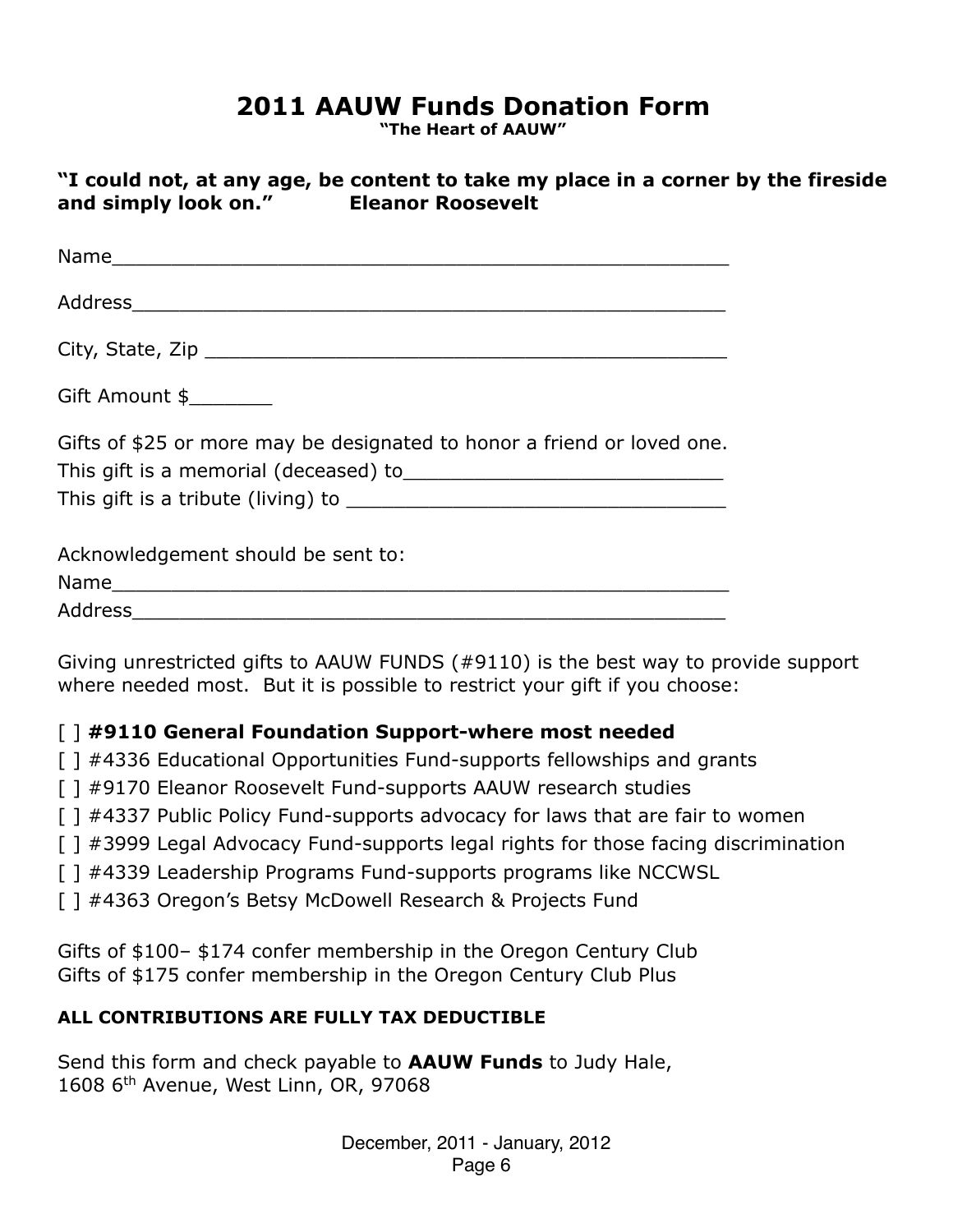# **Interest Groups December 2011**

#### **Tuesday Morning Books 4th Tuesday at 11:30 a.m.**

No Meeting in December For more information about this group, contact Dixie Kroupa, 503-697-8028

#### **Interpretive Books 3rd Thursday at 9:30 a.m.**

December 15: 9:30 a.m. Hostess: TBA Leader: Cackie Kyle Book: *Packing for Mars*, Mary Roach

#### **Thursday Evening Books 4th Thursday at 7:30 p.m.**

December 1: 7:30 p.m. (this month only) Hostess: Rob Ingram-RIch Introduction: TBA Book: *The Greater Journey: Americans in Paris*, by David McCullough For more information, contact co-chairs Sandra Hoover, 503-635-0952, or Suzanne Kaveckis, 503-678-1641.

#### **Friday Books 4th Friday at 10:00 a.m.**

November 18: 10:00 a.m. (this month only) Hostess: Betty Hittle Presenter: Betty Hittle Book: *State of Wonder,* by Ann Patchett New members are most welcome to join this book group that meets on the fourth Friday of the month at 10:00 a.m. Call Irene Romero, 503-657-6159, if you would like more information.

#### **Movie Group 2nd Tuesday, times vary**

Meets second Tuesdays of the month. Contact Stephanie Carter, 503-657-6159, or [secarter1@gmail.com](mailto:secarter1@gmail.com) for more information.

#### **Portland Center Stage**

For more information, please call Betty Barber, 503-675-0594, or [barberbc@yahoo.com.](mailto:barberbc@yahoo.com)

#### **Laffalot Bridge 2nd & 4th Mondays 1:00 p.m. - 4:00 p.m.**

For more information, or if you'd like to be added to our email list, please contact JoAnn Frost, 503-624-0871, or [ldfrost@spiritone.com.](mailto:ldfrost@spiritone.com)

#### **Fourth Wednesday Bridge 4th Wednesday at 1:00 p.m.**

Call Betty Hittle, 503-636-7034 for more information about this bridge group which meets at 1:00 p.m. on the 4th Wednesday of the month.

#### **Eat Ethnic 3rd Tuesday at 6:30 p.m.**

No meeting in December. If you are interested in joining this casual group to eat interesting cuisine once a month, please contact Susan Hornung at [susanhornung@hotmail.com.](mailto:susanhornung@hotmail.com)

#### **Delightful Dining Dates & times vary**

No Meeting in December. For more information about this group, or to be placed on its email list, contact Jane Taft, 503-742-1653, or [janetaft@aol.com.](mailto:janetaft@aol.com)

## **Exploring the Northwest**

Wednesday, December, 14. Pittock Mansion. See details on page 4 of this newsletter.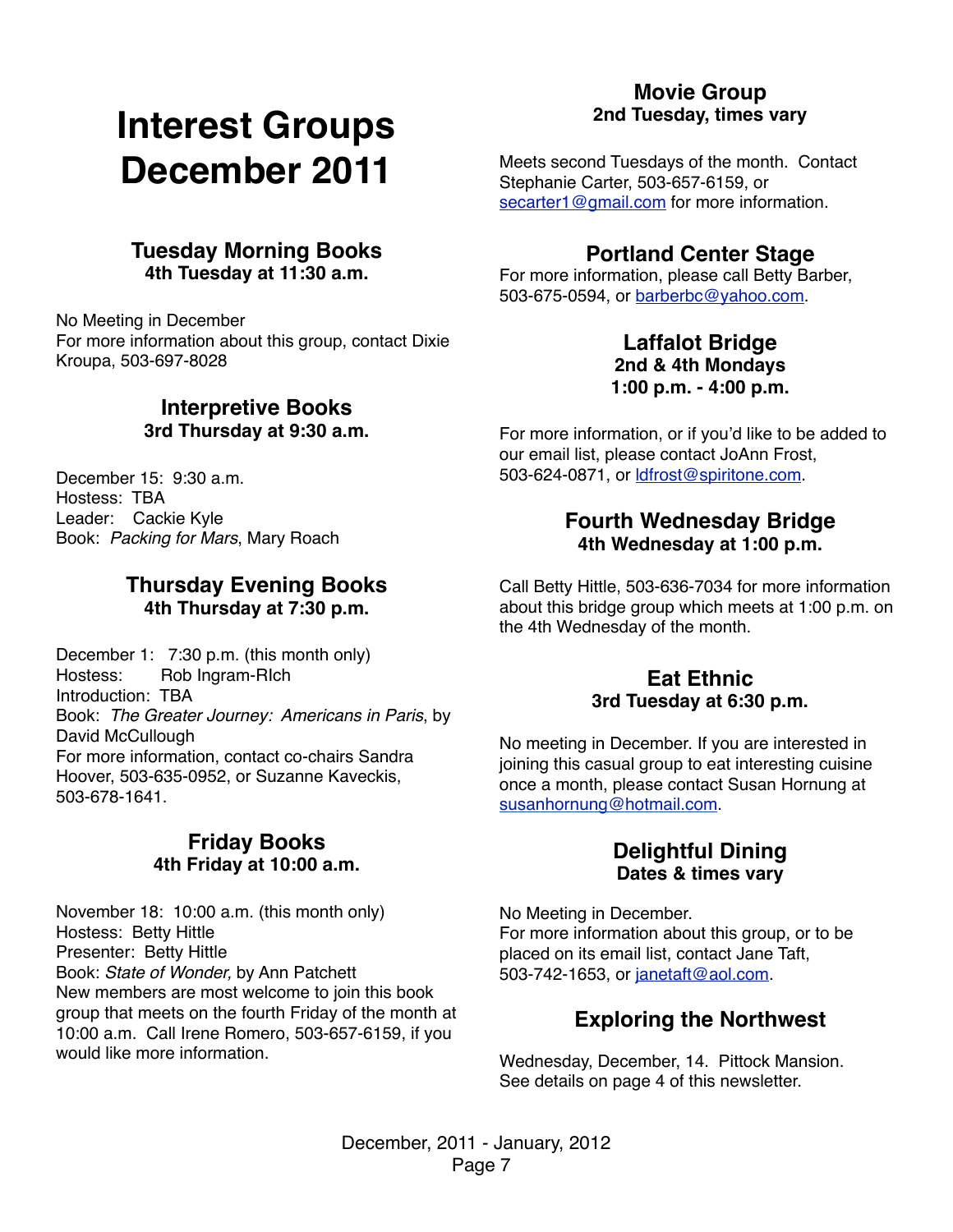## **December 2011 Lake Oswego Calendar**

| <b>Sun</b>   | <b>Mon</b>                | <b>Tue</b>  | <b>Wed</b>                 | <b>Thu</b>                          | Fri                 | <b>Sat</b>      |
|--------------|---------------------------|-------------|----------------------------|-------------------------------------|---------------------|-----------------|
|              |                           |             |                            |                                     | 2                   | 3               |
|              |                           |             |                            | Thursday<br>Evening<br><b>Books</b> |                     |                 |
|              | 5                         | 6           |                            | 8                                   | 9                   | 10 <sub>l</sub> |
|              |                           |             | Board<br>Meeting           |                                     |                     |                 |
| 11           | 12                        | 13          | 14                         | 15                                  | 16                  | 17              |
| Holiday Gala | Laffalot<br><b>Bridge</b> | Movie Group | Exploring<br>Northwest     | Interpretive<br><b>Books</b>        | <b>Friday Books</b> |                 |
| 18           | 19                        | 20          | 21                         | 22                                  | 23                  | 24              |
|              |                           |             |                            |                                     |                     |                 |
| 25           | 26                        | 27          | 28                         | 29                                  | 30 <sub>l</sub>     | 31              |
|              | Laffalot<br><b>Bridge</b> |             | Wednesday<br><b>Bridge</b> |                                     |                     |                 |

## **LOOKING AHEAD**

#### **DECEMBER**

#### **Dec. Board Meeting**

Wednesday, December 7, 7:00 p.m.

Marylhurst Schoen Library

#### **Dec. Holiday Gala**

Sunday, December 11, 3:00 – 6:00 p.m.

Dave & Penny Hansen

1491 Skye Parkway, West Linn

Reserve by 12-7 & call 503-636-7255

#### **JANUARY – Happy New Year**

#### **Jan. Board Meeting**

Wednesday, January 4, 7:00 p.m.

Marylhurst Schoen Library

#### **Jan. Branch Meeting**

Saturday, January 14, 9:30 – 11:00 a.m.

CASA (Court Appointed Special Advocate)

Speaker: Anne Chalmers

Heritage House, Lake Oswego

December, 2011 - January, 2012 Page 8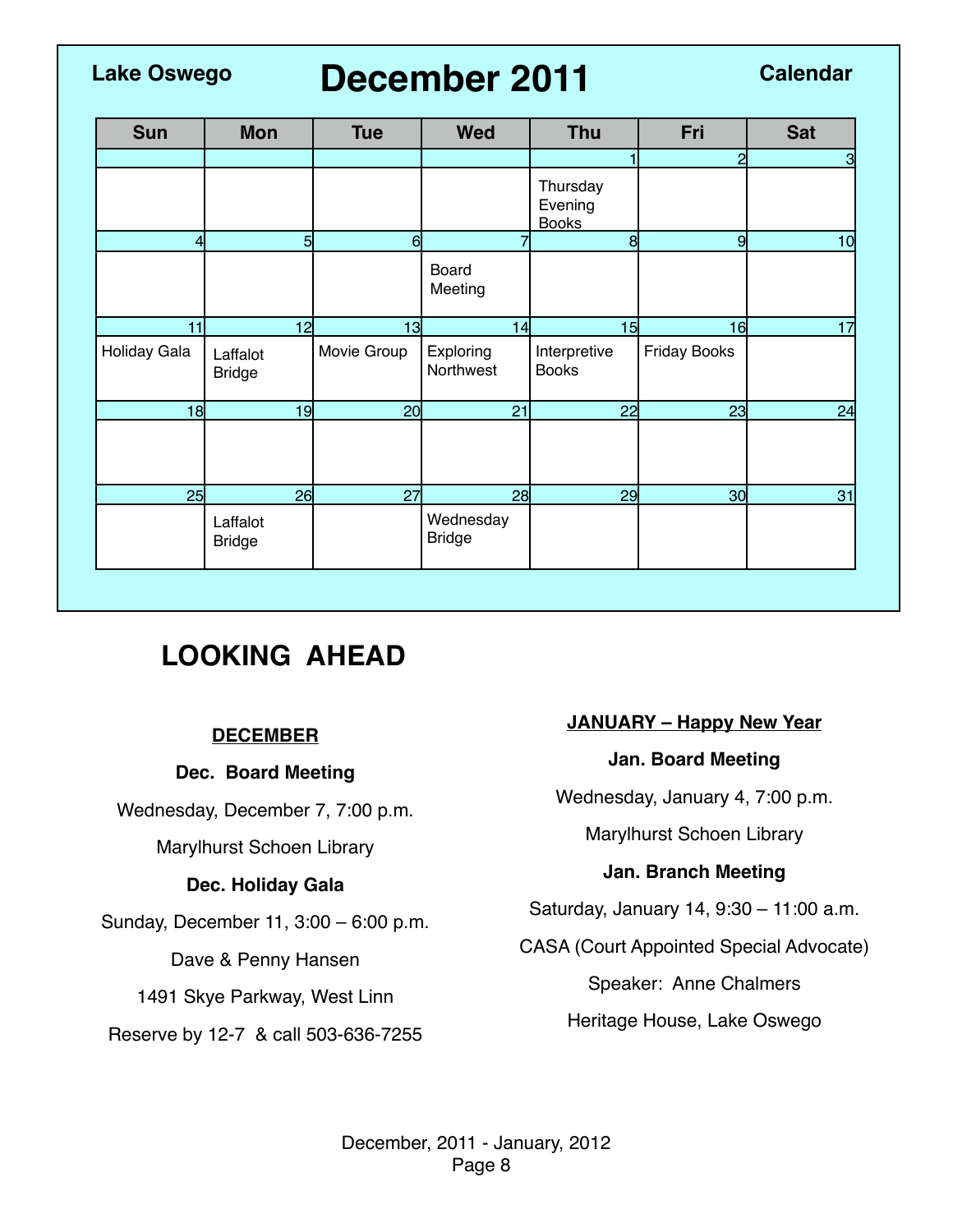# **Interest Groups January 2012**

#### **Tuesday Morning Books 4th Tuesday at 11:30 a.m.**

January 24: 11:30 a.m. Szechaun Kitchen, 15450 Boones Ferry, LO Leader: MaryJo Radosevich Book: *The Healer*, by Carol Cassela For more information about this group, contact Dixie Kroupa, 503-697-8028

#### **Interpretive Books 3rd Thursday at 9:30 a.m.**

January 19: 9:30 a.m. Hostess: Ann Keddie Leader: Sue Kingzett Book: *Immortal Life of Henrietta Lacks*, Rebecca **Skloot** 

#### **Thursday Evening Books 4th Thursday at 7:30 p.m.**

January 26: 7:30 p.m. Hostess: Introduction: Barbara McDonald Book: *State of Wonder*, by Ann Patchett For more information, contact co-chairs Sandra Hoover, 503-635-0952, or Suzanne Kaveckis, 503-678-1641.

#### **Friday Books 4th Friday at 10:00 a.m.**

January 27: 10:00 a.m. Hostess: Jane Waldron Presenter: Garlene Logan Book: *ATATURK: The Biography of the Founder of Modern Turkey,* by Andrew Mango New members are most welcome to join this book group that meets on the fourth Friday of the month at 10:00 a.m. Call Irene Romero, 503-657-6159, if you would like more information.

#### **Movie Group 2nd Tuesday, times vary**

Meets second Tuesdays of the month. Contact Stephanie Carter, 503-657-6159, or [secarter1@gmail.com](mailto:secarter1@gmail.com) for more information.

#### **Portland Center Stage**

For more information, please call Betty Barber, 503-675-0594, or [barberbc@yahoo.com.](mailto:barberbc@yahoo.com)

#### **Laffalot Bridge 2nd & 4th Mondays 1:00 p.m. - 4:00 p.m.**

For more information, or if you'd like to be added to our email list, please contact JoAnn Frost, 503-624-0871, or [ldfrost@spiritone.com.](mailto:ldfrost@spiritone.com)

#### **Fourth Wednesday Bridge 4th Wednesday at 1:00 p.m.**

Call Betty Hittle, 503-636-7034 for more information about this bridge group which meets at 1:00 p.m. on the 4th Wednesday of the month.

#### **Eat Ethnic 3rd Tuesday at 6:30 p.m.**

We will be meeting on Tuesday, January 17, at 6:30pm, at Kolbeh.

If you are interested in joining this casual group to eat interesting cuisine once a month, please contact Susan Hornung at [susanhornung@hotmail.com.](mailto:susanhornung@hotmail.com)

#### **Delightful Dining Dates & times vary**

The group will be meeting on Saturday, January 21st with a New Orleans theme. Details to be decided. For more information about this group, or to be placed on its email list, contact Jane Taft, 503-742-1653, or [janetaft@aol.com.](mailto:janetaft@aol.com)